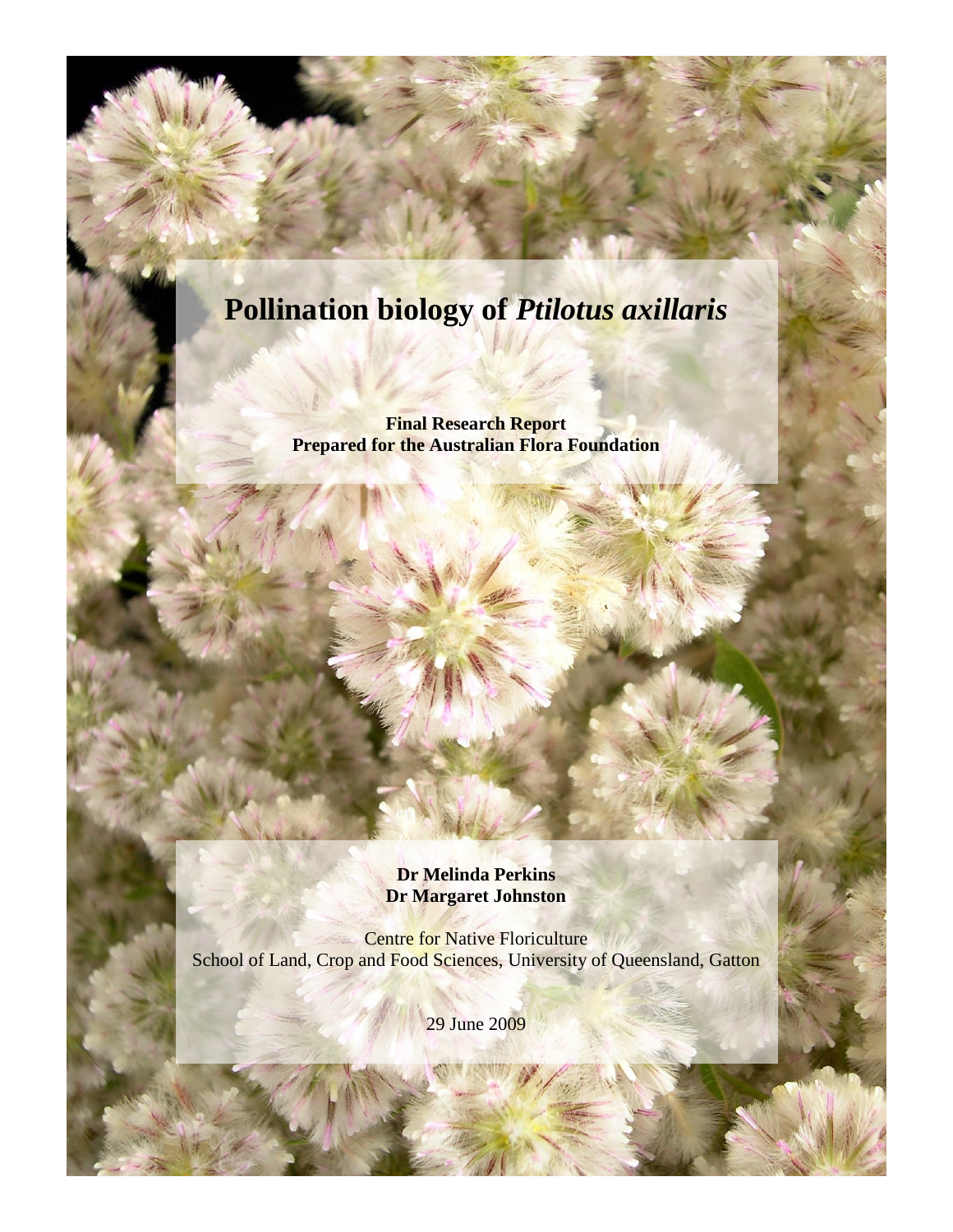# **Abstract**

*Ptilotus axillaris* (Amaranthaceae) is a little known Australian species purported to have ornamental potential, however previous breeding attempts have had limited success. Aspects of pollination biology and flowering physiology were investigated to ensure future breeding work employs appropriate strategies for efficient seed production. Seven stages of floral development were characterised. Stages that encompassed anther development, maturation and pollen dehiscence were of longer duration in male-fertile genotypes, however the time between anthesis and flower closure was shorter (compared with male-sterile genotypes). On the basis of seed set data, no significant difference in stigma receptivity was detected during the 14 d period between anthesis and flower closure. *In vitro* pollen germination showed viable pollen was produced 0 to 2 d following anthesis, suggesting that *P. axillaris* is homogamous. Partial to complete self incompatibility was observed, with ratios of seed set from self-pollinations to that of cross-pollinations (index of self incompatibility) being 0.27 or lower. Cultivation under low temperatures (25/10°C day/night) was shown to promote floral initiation. Flower initiation was delayed by high temperatures (35/20°C day/night) but once visible buds were present, flower development was more rapid at high temperatures. However, if plants are maintained continuously under 35/20°C flowering will be suppressed. Flowering is greatly enhanced at 25/10°C, as is plant form. Plants at anthesis had significantly fewer leaves when maintained under long days (16 h photoperiod) compared with short days (11 h photoperiod), suggesting that *P. axillaris* may be a facultative long day plant.

# **Keywords**

*Ptilotus axillaris*, Mat mulla mulla, Amaranthaceae, self-incompatibility, pollen viability, stigma receptivity, floral development, flowering physiology, temperature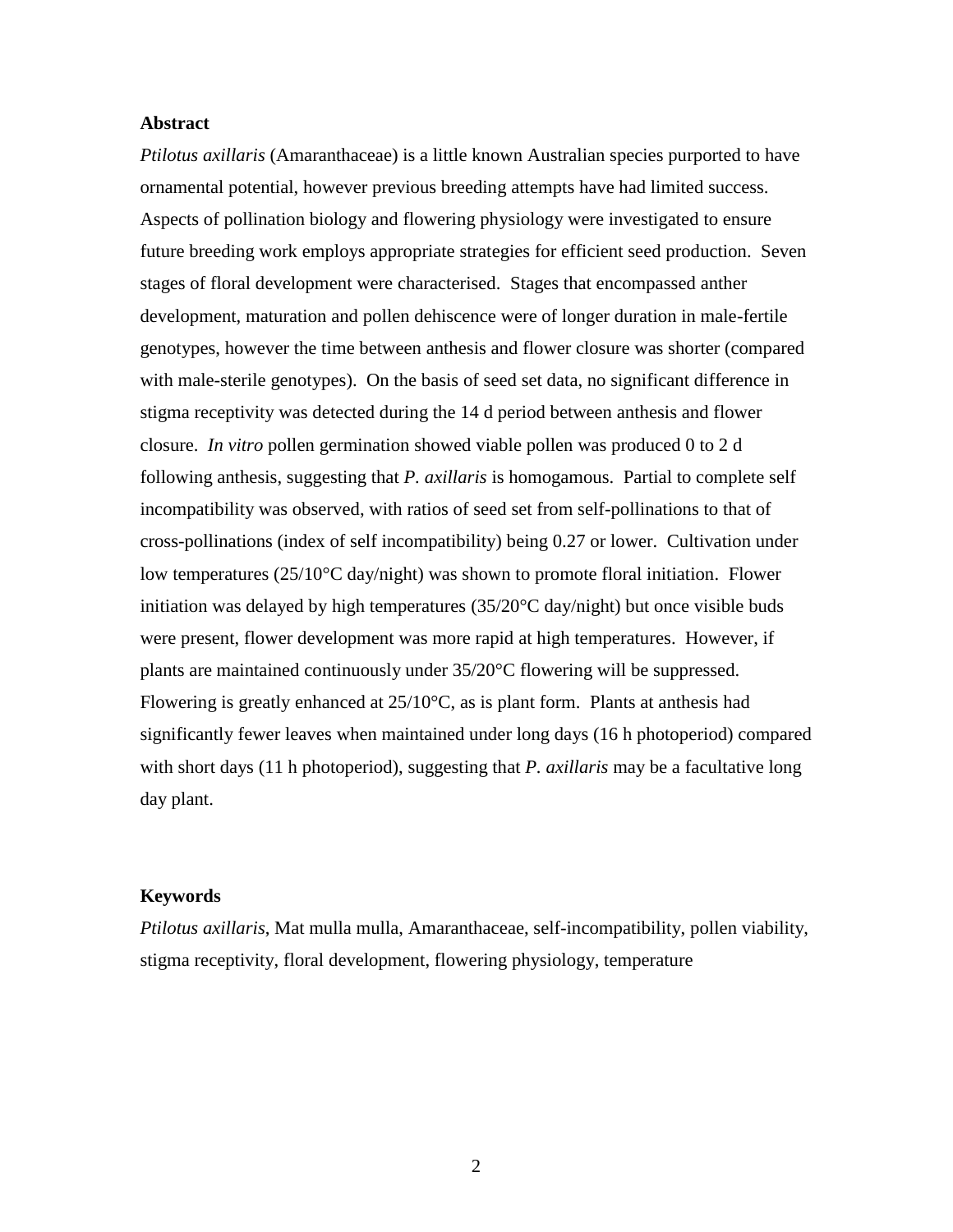# **1 Introduction**

The development of new plant varieties through targeted breeding programs requires a fundamental understanding of the reproductive biology and flowering physiology for the species of interest. For many ornamental plant species, extensive knowledge already exists. However, for many of the lesser-known Australian native plant species currently being developed for their ornamental potential as cut flowers/foliage, potted colour or landscape plants, very little published information is available.

*Ptilotus axillaris* (Amaranthaceae), commonly known as Mat Mulla Mulla, is a prostrate herbaceous annual endemic to the central and western regions of Western Australia (Western Australian Herbarium 1998-). It has received recent interest for its potential as a hanging basket product, as it forms an attractive trailing mass of large, soft-textured white/pink inflorescences [\(Figure 1\)](#page-2-0) over a long flowering period (April to November).



**Figure 1.** *P. axillaris* potted specimen (a), showing trailing plant form and floriferous nature; and variation in inflorescence colour from pale pink (b) to dark pink (c).

<span id="page-2-0"></span>Under cultivation, seed set resulting from open-pollination is observed to be very low. This may be an indication of herkogamy, dichogamy, self-incompatibility (SI) and/or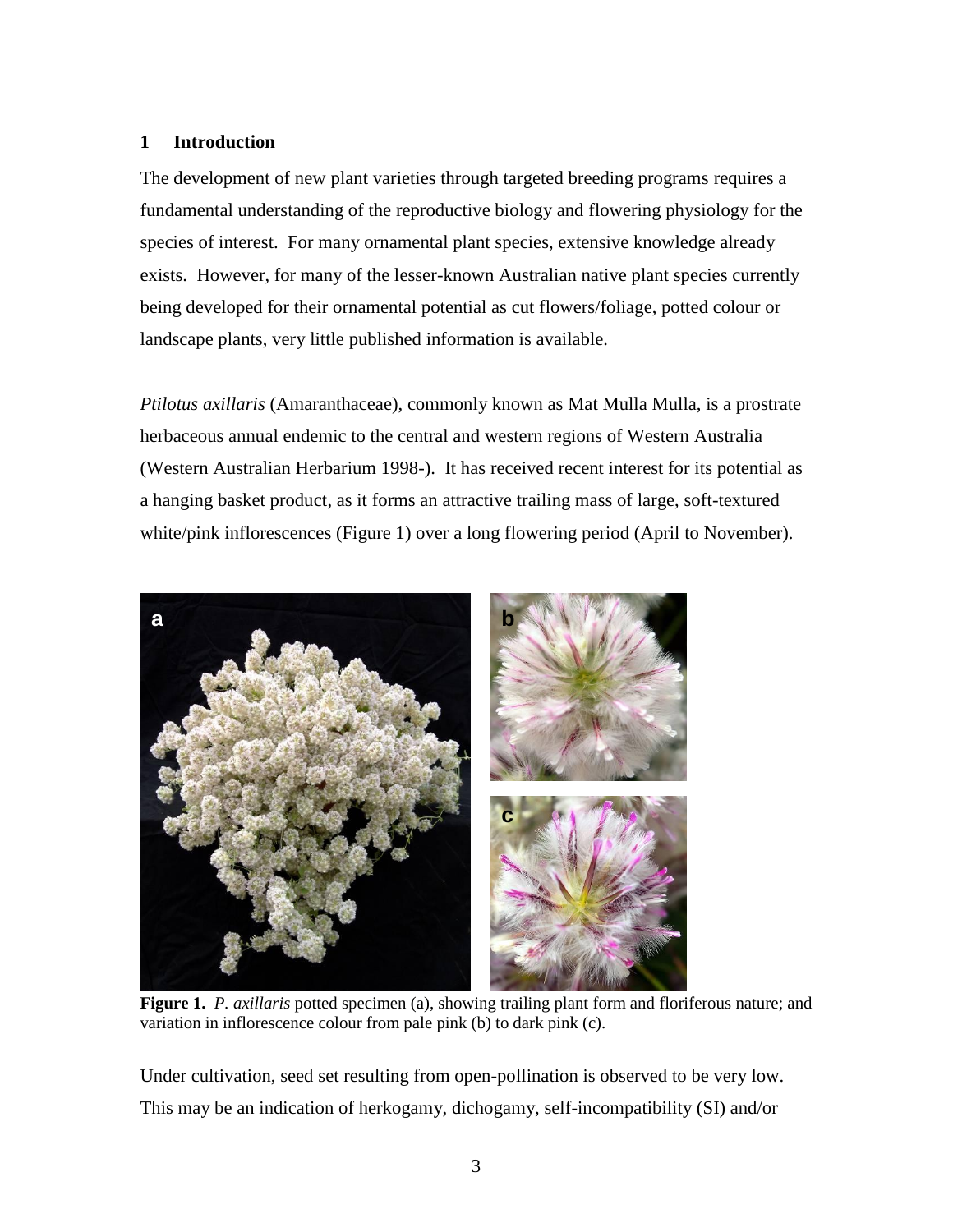absence of pollen vector (Dafni 1992). Also, high rates of male-sterility have been observed for this species, with approximately half of all genotypes under cultivation in our nursery exhibiting reduced anthers devoid of pollen. Controlled-pollination provides greater success, but is a laborious exercise given the ovary is unilocular (producing a single seed).

The primary aim of this study was to provide a basic knowledge of the pollination biology of *P. axillaris* to ensure future breeding work employs appropriate strategies for efficient seed production. Firstly, the stages of floral development were characterised, including measurement of their timing and duration. This was followed by an i*n vitro* pollen germination study to determine when pollen viability is greatest. Seed set arising from controlled pollinations was used to profile stigma receptivity over time, and also to determine the level of self-incompatibility.

Manipulation of flowering through environmental control was also investigated, as it is of great benefit to a breeding program to have year-round flower production. In this instance, the effects of temperature and daylength on time to flowering, number of visible buds and number of inflorescences were examined for both cutting and seed propagated plants.

#### **2 Research methodology**

The following experiments were conducted between July 2007 and November 2008 at the Plant Nursery Unit of the University of Queensland, Gatton Campus (latitude 27° 33' S, longitude 152° 20' E). Unless otherwise stipulated, plants were cultivated under greenhouse conditions (mean light intensity 548  $\mu$ mol.m<sup>-2</sup>s<sup>-1</sup> photosynthetically active radiation) and at the time of the experiment were maintained in 180 mm pots of a standard potting medium composed of composted pine bark medium supplemented with:  $2 \text{ gL}^{-1}$  Osmocote Plus 8-9 month, N15-P4-K7.5 Mg1.8; 1 gL<sup>-1</sup> Osmocote Exact 3-4 month, N16-P5-K9.2 Mg1.8;  $2 \text{ gL}^{-1}$  Nutricote 7 month, N16-P4.4-K8.3 (Yates, Padstow, Australia); 1.3 g L<sup>-1</sup> Osmoform 4 month, N18-P2.2-K11 Mg1.2; 1.3 gL<sup>-1</sup> Osmocote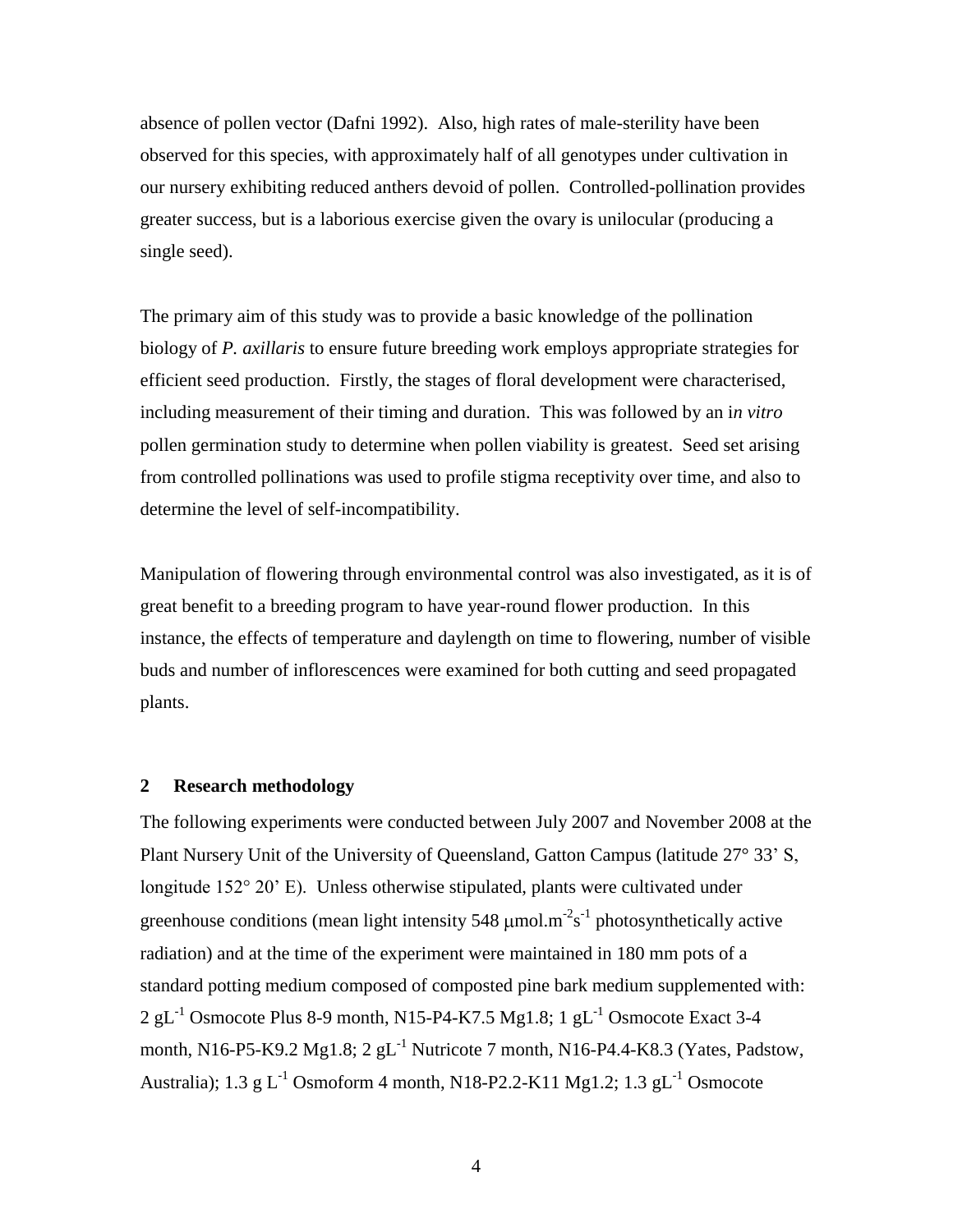Coated Iron, Fe28-S17;  $1.2$   $gL^{-1}$  Dolomite, Ca14-Mg8 (Flinders Trading Pty. Ltd., Strathpine, Qld, Australia); and 1.2  $gL^{-1}$  SaturAid (Debco, Tyabb, Vic, Australia). All nutrient additives were manufactured by Scotts Australia, Baulkham Hills, NSW, Australia unless stated otherwise. Plants received drip irrigation as needed.

# *2.1 Stages of floral development*

The floral development of *P. axillaris* was empirically grouped into seven stages according to morphology: (1) tepal tips visible but not pigmented; (2) tepal tips pigmented and flower length >10 mm; (3) trichomes extending >30° from tepal surface; (4) anthesis, pollen dehiscence, stamens parallel to pistil; (5) stamens reposed against tepals, anthers brown with little or no visible pollen, stigmatic papillae extended; (6) flower closed; and (7) tepals brown, flower readily detached from inflorescence [\(Figure](#page-4-0)  [2\)](#page-4-0).



**Figure 2.** Stages of floral development in *Ptilotus axillaris*: (1) tepal tips visible but not pigmented; (2) Tepal tips pigmented and flower length  $>10$  mm; (3) trichomes extending  $>30^{\circ}$ from tepal surface; (4) anthesis, pollen dehiscence, stamens parallel to pistil; (5) stamens reposed against tepals, anthers brown with little or no visible pollen, stigmatic papillae extended; (6) flower closed; (7) tepals brown, flower readily detached from inflorescence.

<span id="page-4-0"></span>Timing of floral development stages 2 to 7 was determined through daily observation of 30 flowers (ten flowers from each of three inflorescences) from each of six genotypes.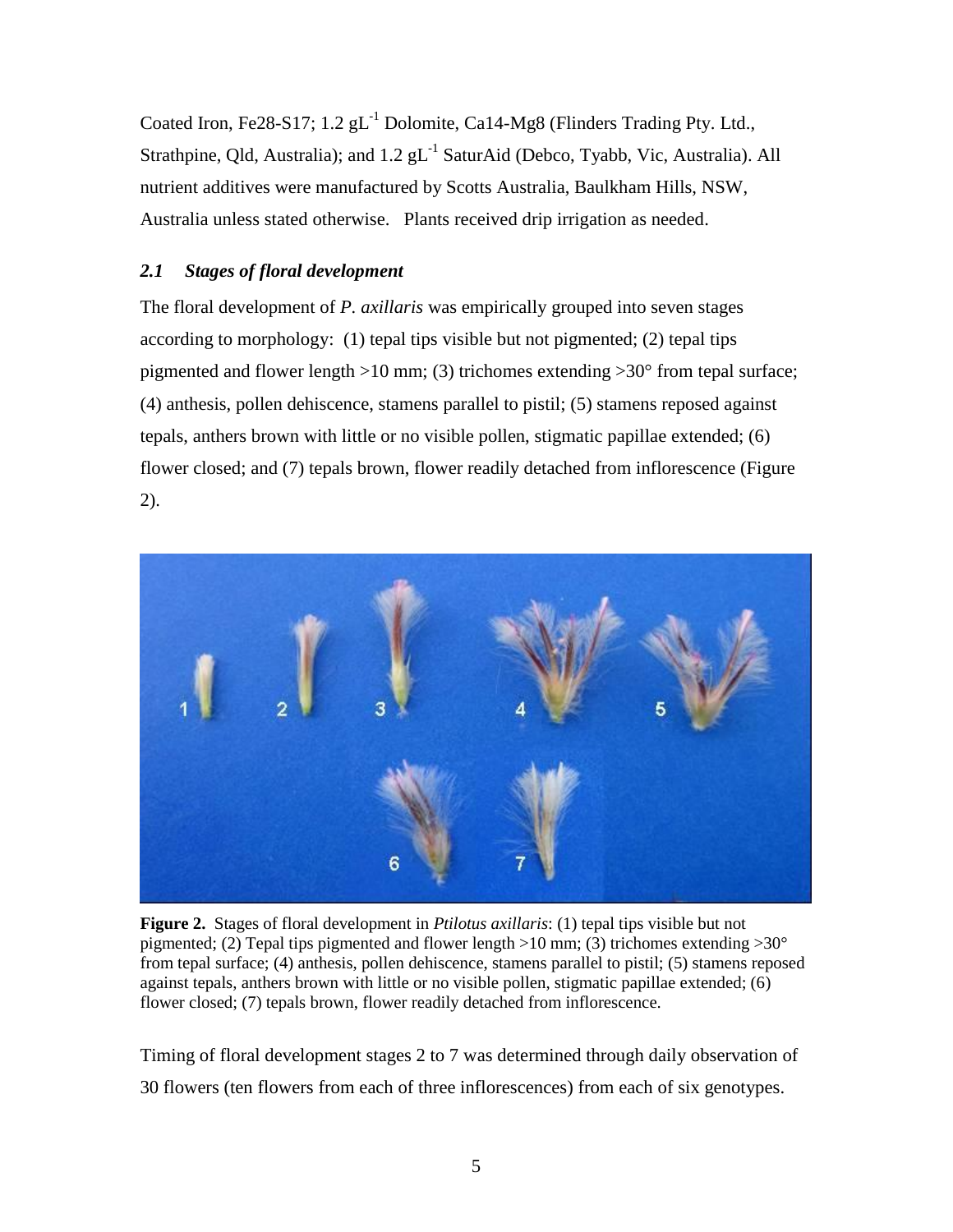Three genotypes were "male fertile" and three were "male sterile", the latter exhibiting reduced anthers with no visible pollen. Data for each stage were expressed as time from anthesis.

### *2.2 Pollen viability*

Flowers from three genotypes were harvested at 0, 1, 2 and 3 d after anthesis (*n*=5) and immediately placed under high humidity in a 90 mm Petri dish lined with moist filter paper to pre-hydrate the pollen grains. After 2 h, anthers were excised from the flowers and placed in  $10 \mu L$  droplets of culture medium (1 anther per droplet) on the inner surface of a 90 mm Petri dish lid. The droplet was gently stirred with a flame-sterilised dissecting needle to disperse the pollen and the anther removed. The culture medium was an aqueous solution of 40% (w/v) sucrose, containing 0.1% (w/v) boric acid and  $0.3\%$ (w/v) calcium nitrate. Lids were inverted over Petri dish bases containing  $\sim$ 2 mL culture medium. The resultant cultures were a modification of the hanging drop technique described by Shivanna and Rangaswamy (1992). They were sealed in a plastic bag and incubated for 24 h at 35°C. Cultures were again stirred to evenly disperse the pollen grains and observed under a stereo light microscope (x40) for pollen tube growth. Counts of total number of pollen grains and number of germinated pollen grains, per field of view (FOV), were obtained for five FOV per replicate. Pollen germination rate (%) was calculated for each treatment.

#### *2.3 Stigma receptivity*

Three male-sterile gentoypes were selected as the maternal parents for this trial. One other genotype, which had previously exhibited the highest pollen viability, was selected as the pollen donor. All plants were maintained in 140 mm pots and drip irrigated as needed throughout the duration of the trial. Hand-pollination of 10 to 20 flowers was conducted at 0, 2, 4, 6, 8, 10, 12 and 14 d after anthesis using pollen harvested from flowers at stage 4 of their floral development. All pollinations were conducted within a 2 d period. Identification of the hand-pollinated flowers was achieved by clipping one or more tepals and tagging the inflorescence. Uncontrolled pollination was prevented by securing custom-made bags (70 x 60 mm) of micro-perforated polypropylene over each inflorescence, prior to anthesis of the flowers. The bags were kept on the inflorescence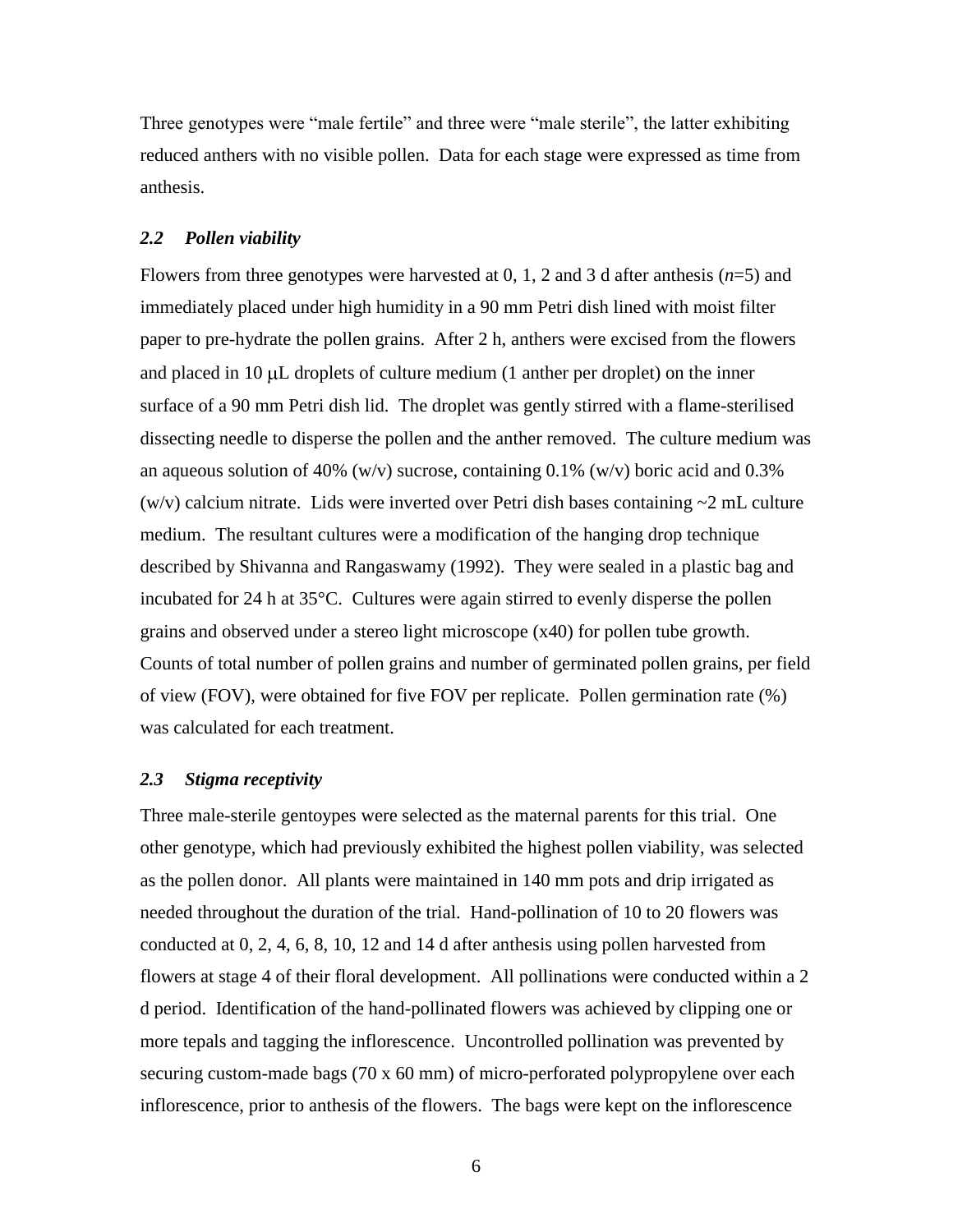until the flowers reached stage 7 of their floral development (approximately 10 weeks after pollination), at which time they were harvested and examined for seed. The rate of seed set was recorded for each treatment.

### <span id="page-6-1"></span>*2.4 Self-incompatibility*

Controlled pollinations were conducted on stage-5 flowers between 9 am and 11 am, within a 2 d period. Twenty self-pollinations and 20 cross-pollinations were conducted on each of four male-fertile genotypes using freshly-harvested pollen from stage-4 flowers. The pollen donor for the cross-pollinations was any one of the other three genotypes. A further 20 flowers (stage-5) from each genotype were marked as unpollinated controls. All flowers used in the trial were identified by clipping one tepal and tagging the inflorescence. Flowers were harvested upon reaching stage 7 and examined for seed. The rate of seed set was recorded for each treatment. SI was assessed by calculating the index of self-incompatibility (ISI), a term developed by Zapata and Arroyo (Zapata and Arroyo 1978) to represent the ratio of fruit set from selfpollination to the fruit set from controlled-pollination. Mean daily minimum and maximum temperature during the trial were and °C, respectively.

#### <span id="page-6-0"></span>*2.5 Environmental effects on flowering of cutting propagated plants*

*P.axillaris* cuttings with two internodes were dipped in  $2 \text{ gL}^{-1}$  IBA, planted in cell trays with propagation medium consisting of equal parts of peat, perlite and vermiculite plus 2 gL-1 Osmocote Exact Mini 3-4 month N16-P3.5-K9.1 Mg1.2 (Scotts Australia, Baulkham Hills, NSW, Australia) and placed under intermittent mist with bottom heating at  $27 \pm$ 2.9°C air temperature; ambient day length (12.1  $\pm$  0.8 h) and light (146  $\pm$  3 µmol m<sup>-2</sup> s<sup>-1</sup>). Three weeks later, rooted cuttings were transplanted into 50 mm tubes using the propagation medium and placed in a greenhouse. Five weeks later, the plants were transplanted into 140 mm pots of standard potting medium.

Plants were graded within replicates and randomly allocated to one of four temperature controlled greenhouses with set points at 25/10 or 35/20°C (day/night) operating on a 12 h cycle (6:00-18:00 h daily) under an 11 (SD) or 16 (LD) h photoperiod. Variation in temperature from the set point was  $\pm 2.0$ °C. The SD treatment (6:00-17:00 h daily) was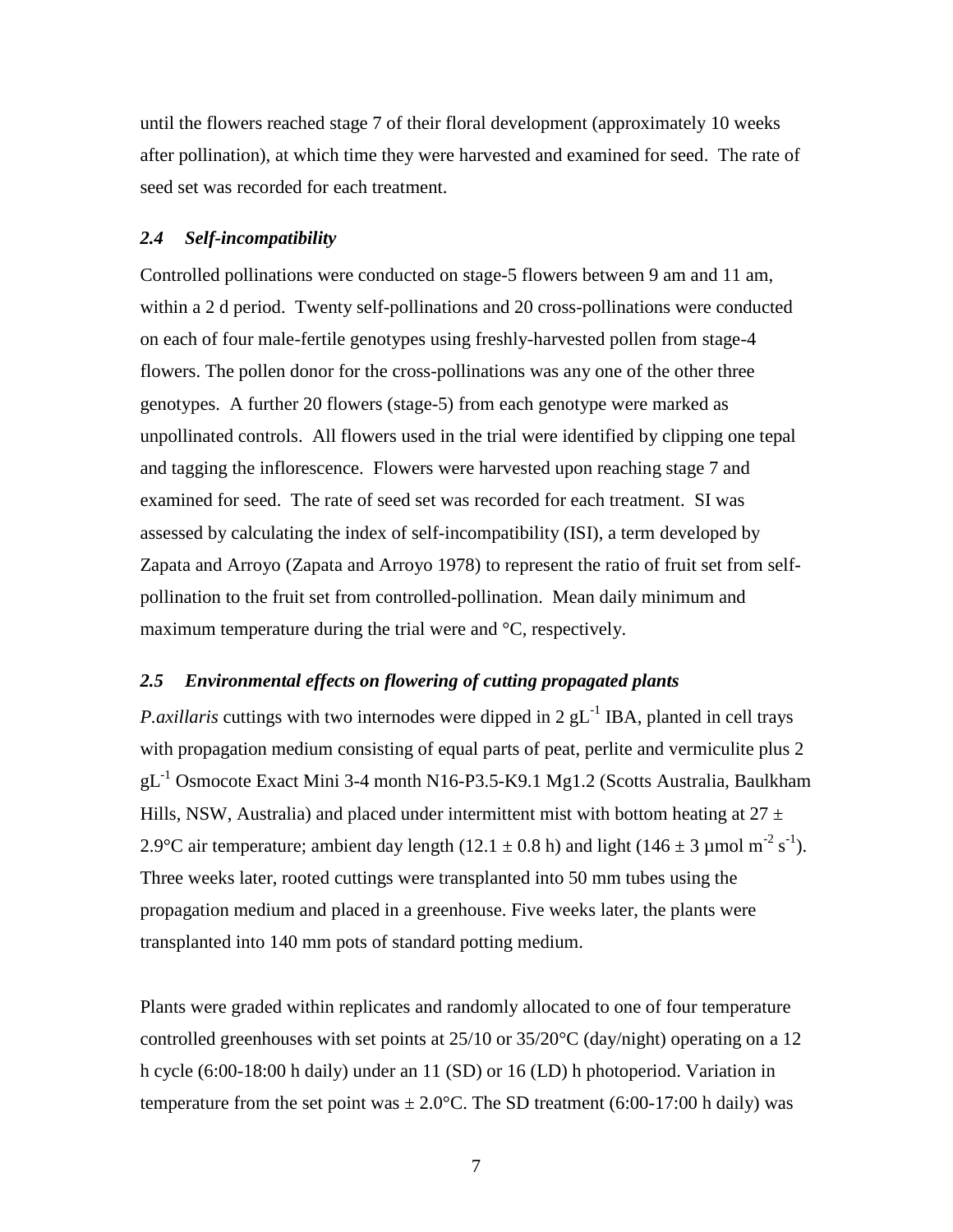provided by ambient light (380  $\pm$  44 µmol m<sup>-2</sup> s<sup>-1</sup>) and regulated by blackout curtains. The LD treatment consisted of 11 h of ambient light (described above), plus a 5 h night break from 21:00 to 2:00 h daily ( $<$  4.5 µmol m<sup>-2</sup> s<sup>-1</sup>) supplied by 100 W incandescent lamps (Osram Sylvania, Danvers, MA, USA). Plants were hand watered as required.

Initial plant height, width and number of shoots were recorded on 13 April 2007 when plants were placed into the research greenhouse bays. Number of days to the first visible bud and to anthesis and total number of visible buds was recorded weekly or fortnightly until 8 June 2007 (56 days after transfer to the greenhouse). Plants were pruned on 22 June to the rim of the pot removing all inflorescences and fertilised with  $2 \text{ gL}^{-1}$  Osmocote Exact 3-4 month N16-P5-K9.2 Mg1.8. Data was collected on the number of visible buds and number of inflorescences at anthesis every 2 weeks for 10 weeks. A completely randomized design was used within each greenhouse environment. Data were collected on 8 replicate plants. Data were analysed using the one-way analysis procedure in Minitab 15.

# *2.6 Environmental effects on flowering of seed propagated plants*

*P. axillaris* seeds were collected from plants grown at The University of Queensland (UQ) Gatton nursery in 2007. The seeds were sown on 18 April 2008. Seeds were surface-sterilized in a solution of 2  $gL^{-1}$  chlorine plus a drop of wetting agent (Agral; ICI crop care, Australia) for 10 minutes and triple rinsed with deionised water and seeds were treated with  $GA_3$  at 100 mgL<sup>-1</sup> for 24 h and prior to sowing. Seeds were sown into tubes (0.125 L) containing propagation medium (described in Section [2.5\)](#page-6-0) and placed under intermittent mist with under bench heating at  $27 \pm 2.9$  °C air temperature; ambient daylength (12.1  $\pm$  0.8 h) and light (146  $\pm$  3 µmol m<sup>-2</sup> s<sup>-1</sup>) were used. Two to three days later, seedlings were transferred to a 35/20°C (day/night) greenhouse bay. The plants were transplanted into 100 mm pots (0.5 L) of standard potting medium on 22 May 2008. Plants were hand watered as required.

On 7 May 2008, three week old seedlings were graded within a replicate and randomly allocated to one of four temperature controlled greenhouses (described in Section [2.5\)](#page-6-0).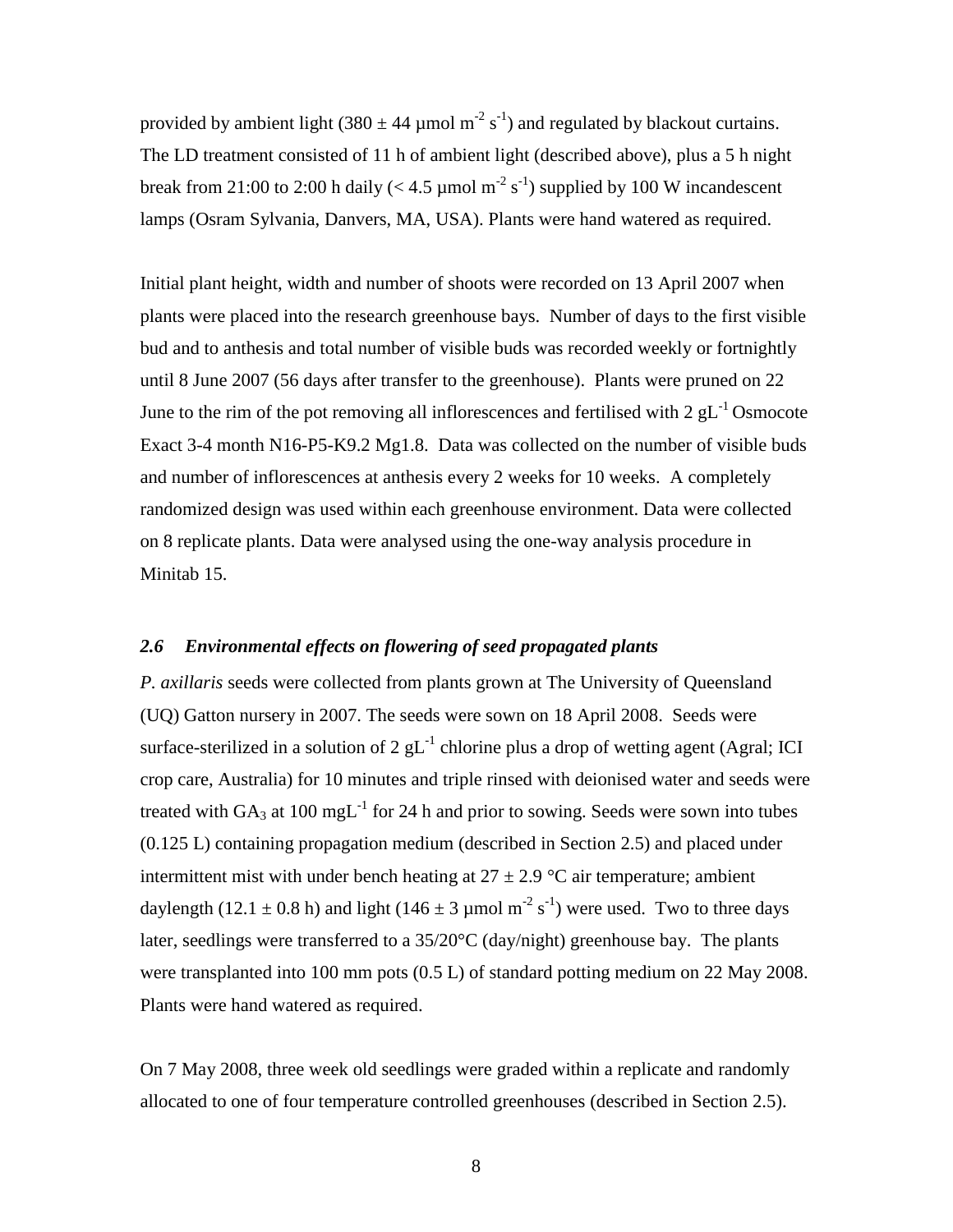After 8 weeks, plants were maintained in the existing environment or transferred to another temperature or daylength environment in all possible combinations of temperature and daylengths (16 treatment combinations; see Figures 5  $\&$  6). They were maintained in this new environment for 4 weeks.

Plants were observed every 2 d and the number of days to visible inflorescence buds and anthesis and the numbers of leaves at the visible bud stage and at anthesis were recorded. At the end of the experiment (12 weeks) the number of inflorescence buds and inflorescences at anthesis were recorded and the total number of inflorescences calculated. A completely randomized design was used within each greenhouse environment. Data was collected on four replicate plants. Data were subjected to analysis of variance using the GLM procedure in SAS version 9.1 (SAS Institute Inc., NC, USA).

# **3 Results and discussion**

#### <span id="page-8-0"></span>*3.1 Stages of floral development*

Given that *P. axillaris* is a gynomonecious species, it was important to include both malesterile and male-fertile genotypes in the current study. Gynomonecism has been reported to occur in other Amaranthaceae species (Sohmer 1972; Stewart and Barlow 1976). High rates of male sterility ranging from 37 to 70% have been reported for populations of *P. obovatus*, with male-sterile genotypes exhibiting anthers that were "obviously shriveled or commonly absent" (Stewart and Barlow 1976). In *P. axillaris*, two anthers are consistently present, but appear reduced in size and devoid of pollen in male-sterile genotypes.

Differences in the timing of floral development have now been found between malesterile and male-fertile genotypes [\(Table 1\)](#page-9-0). Overall, *P. axillaris* flowers remain open for a mean period of  $19.5 \pm 1.5$  d. This suggests that there is a large window of opportunity for pollination, provided the stigma is receptive during this time. However, male fertile genotypes remain open for a significantly shorter period (16.4  $\pm$  1.7 d) than male sterile genotypes (22.5  $\pm$  2.4 d). Contamination with self-pollen does not appear to be a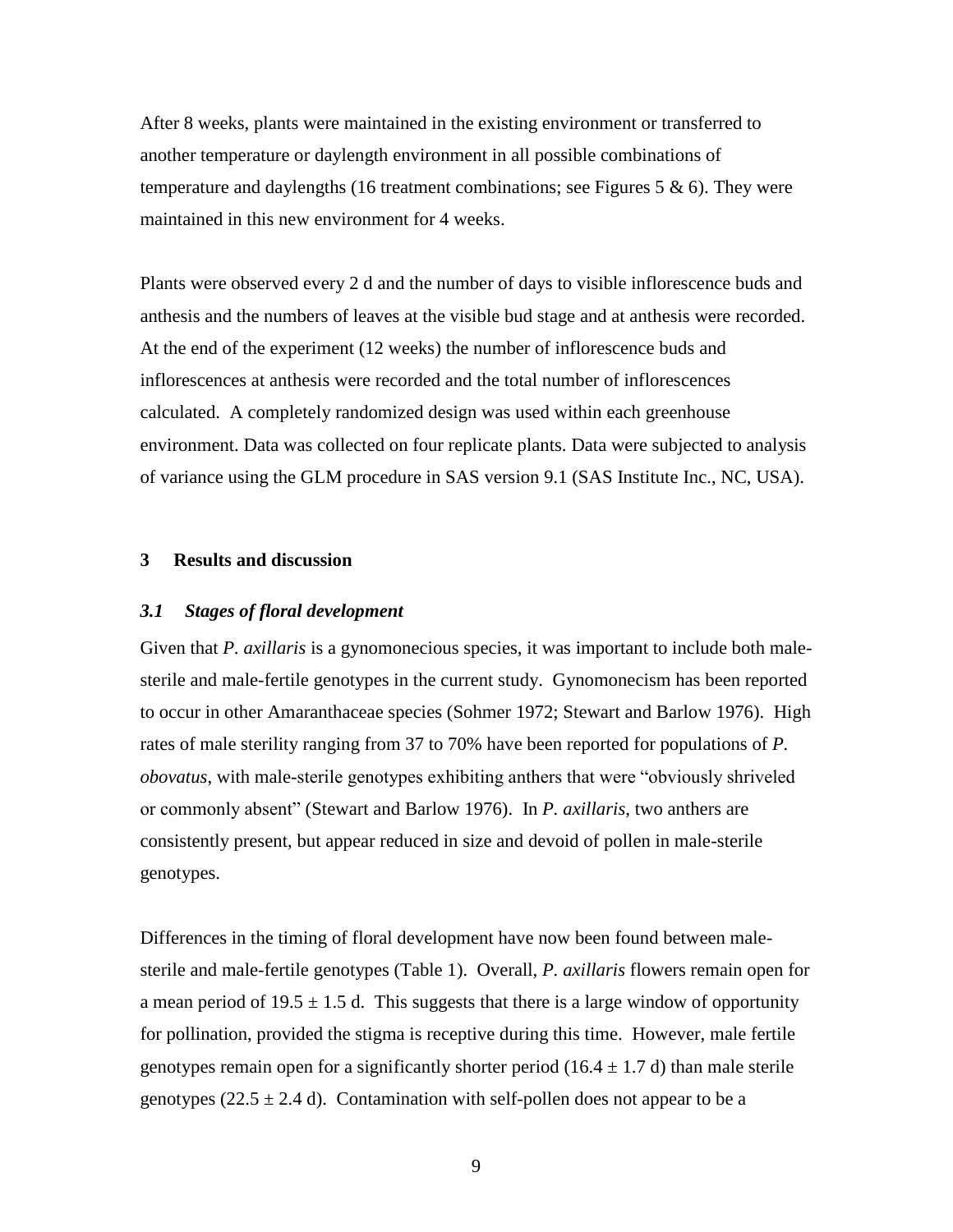contributing factor, even given the close proximity of the anthers to the stigma and the homogamous nature of species (refer to Section [3.3\)](#page-11-0). As later results show, availability of viable pollen is limited to the first 2 d following anthesis (Section [3.2\)](#page-9-1), and controlled self-pollination results in flower closure within 24 h (Section [2.4\)](#page-6-1). However, the floral development data show no instances of flower closure occurring within the first 6 d following anthesis.

The time between Stage 3 and anthesis was longer in male-fertile genotypes  $(11.7 \pm 1.2)$ than in male-sterile genotypes  $(8.5 \pm 0.9)$ . Also, Stage 4 was more extended in malefertile (3.2  $\pm$  0.3) than male-sterile (1.3  $\pm$  0.1) genotypes. These stages encompass anther development, maturation and pollen dehiscence and it stands to reason that they are of shorter duration in male-sterile genotypes.

<span id="page-9-0"></span>**Table 1.** Timing of floral development in *P. axillaris,* relative to time of anthesis. Different letters within the same column denote significant difference (P<0.05).

| Genotype               | Timing of floral stage* (days) |                   |                 |                  |                  |  |
|------------------------|--------------------------------|-------------------|-----------------|------------------|------------------|--|
|                        | Stage 2                        | Stage 3           | Stage 5         | Stage 6          | Stage 7          |  |
| Male fertile genotypes | $-20.3 \pm 2.2$ a              | $-11.7 \pm 1.2$ a | $3.2 \pm 0.3$ a | $16.4 \pm 1.7$ a | $56.3 \pm 9.4$ a |  |
| Male sterile genotypes | $-15.8 \pm 1.7$ a              | $-8.5 \pm 0.9$ b  | $1.3 \pm 0.1$ b | $22.5 + 2.4 h$   | $68.0 \pm 8.9$ a |  |
| All genotypes          | $-18.1 \pm 1.4$                | $-10.1 \pm 0.8$   | $2.3 \pm 0.2$   | $19.5 \pm 1.5$   | $63.5 \pm 6.5$   |  |

*\*Commencement of Stage 4 = Day 0*

#### <span id="page-9-1"></span>*3.2 Pollen viability*

Pollen tube growth ([Figure 3](#page-10-0)) was observed in all but the Day 3 treatment [\(Figure 4\)](#page-11-1). This is consistent with the observation that pollen is discoloured and the stamens reposed against the tepals by this time (i.e. Stage 5). Mean pollen germination rates were low (<7%) and inconsistent between replicates, resulting in no significant differences being detected. Values reported in literature for other species are typically in the range of 20 to 80% (Horsley *et al.* 2007; Mercado *et al.* 1994; Rihova *et al.* 1996; Rosell *et al.* 1999; Yan 2001). Attempts to develop a method that resulted in higher pollen germination rates, including manipulation of culture medium composition (sucrose, calcium nitrate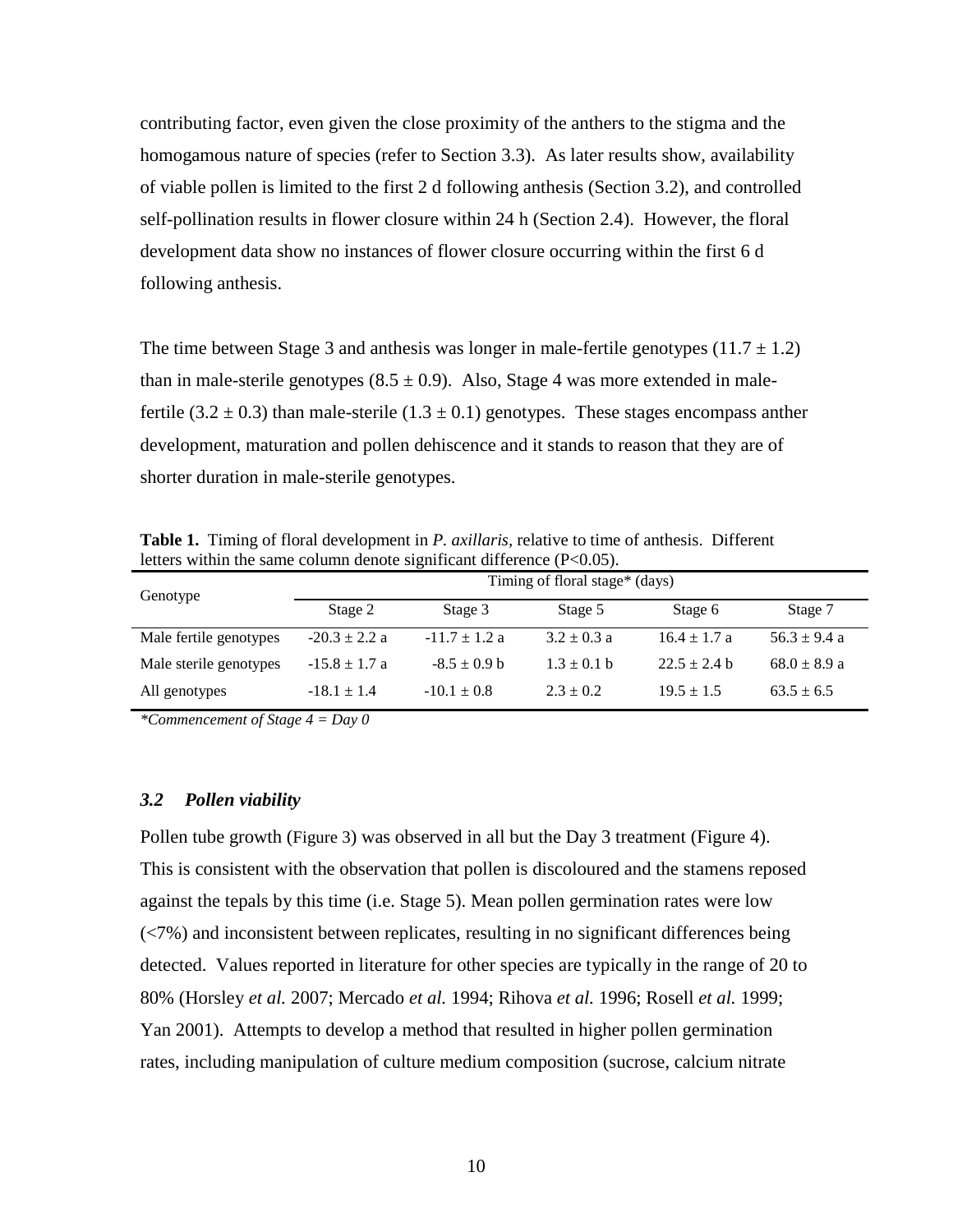and agar concentrations) and incubation time/temperature combinations, were unsuccessful (data not presented).



**Figure 3.** Pollen tube growth observed after 24 h *in vitro* culture at 35°C (x40 magnification).

<span id="page-10-0"></span>Rupturing of pollen grains *in vitro* was prevalent and may have been the main reason for the poor pollen germination rates. During preliminary trials, rupturing of up to 100% of pollen grains was observed in some treatments. Pre-hydration of pollen grains in a high humidity environment had a marked effect on reducing pollen grain rupture rates, with rates of <29% observed in the current trial. Shivanna and Heslop-Harrison (Shivanna and Heslopharrison 1981) suggest that at the time of dispersal, the vegetative cell membranes of the partly dehydrated pollen grain are largely dissociated and do not form an osmotic barrier, but that normal properties are recovered during controlled hydration which would normally take place on the stigma.

The findings from the current trial indicate that pollen should be harvested within 48 h of anthesis to ensure maximum seed set from subsequent controlled pollinations. If significant differences in pollen viability are to be detected within this 48 h period, the methodology will need to be optimized further to improve germination rates and/or the trial repeated with greater replication.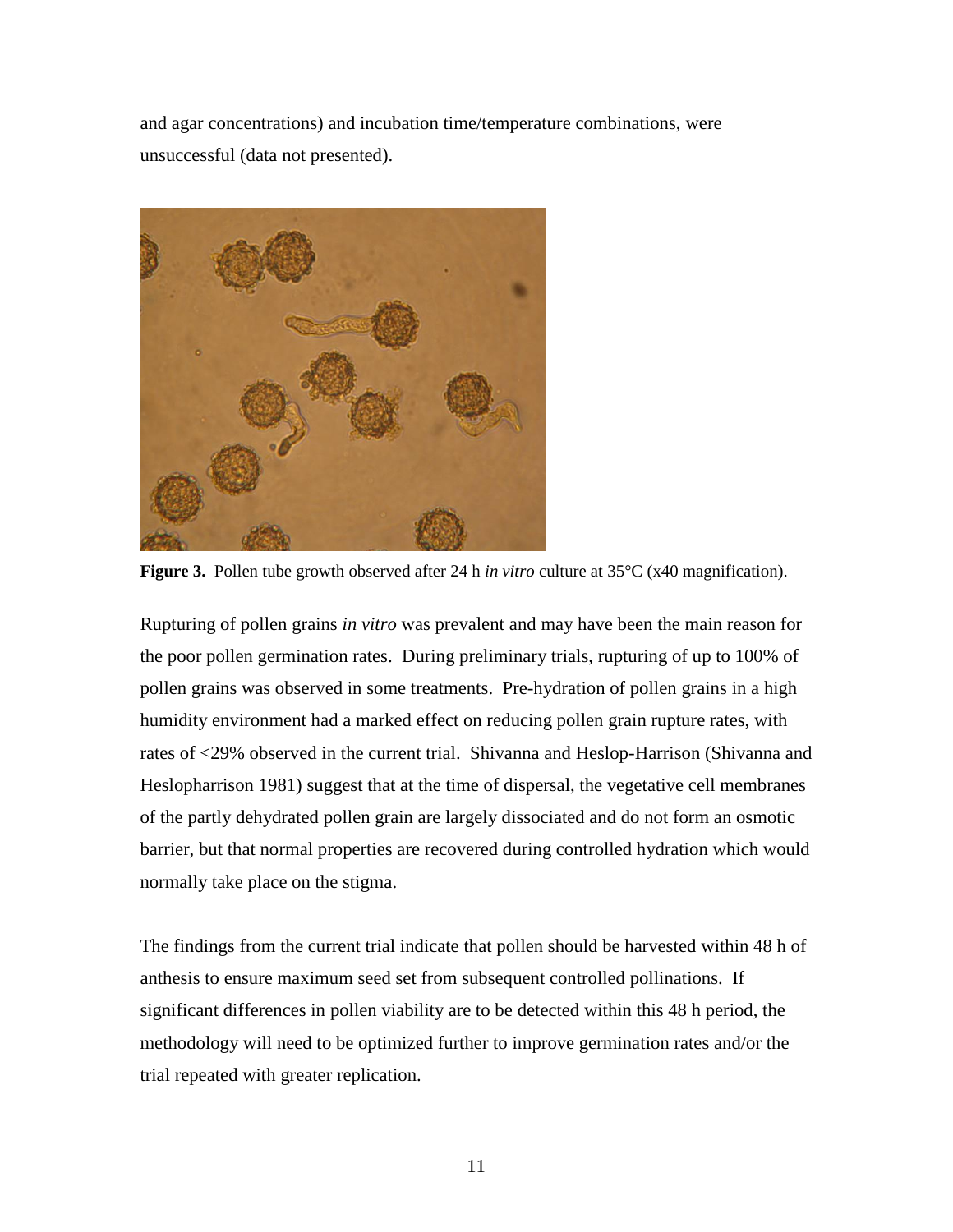

<span id="page-11-1"></span>**Figure 4.** Effect of flower age on *in vitro* pollen germination rates for three *Ptilotus axillaris* genotypes. Error bars indicate  $\pm$  standard error of the mean.

# <span id="page-11-0"></span>*3.3 Stigma receptivity*

The pollination times used in this experiment were limited by the duration for which the flowers remained open. Flower closure (Stage 6) was mostly evident in Day 12 and Day 14 treatments, with mean closure rates of 21% and 61%, respectively. This is in disagreement with the floral development data presented in Section [3.1,](#page-8-0) which shows flowers of male-sterile genotypes remain open for  $22.5 \pm 2.4$  d. Seasonal variation may be the cause, as the current experiment was conducted during late spring whereas the previous experiment was conducted during late winter and early spring. Mean daily minimum and maximum temperatures were 12.4 and 29.5°C during the floral development trial, compared with 17.1 and 36.0°C during the stigma receptivity trial. This is supported by later results which show floral development is more rapid under high temperatures (Section [3.6\)](#page-15-0).

Initially it was assumed that development of the stigmatic papillae signaled the onset of stigma receptivity, as is reported to be the case for other species (Buide and Guitian 2002;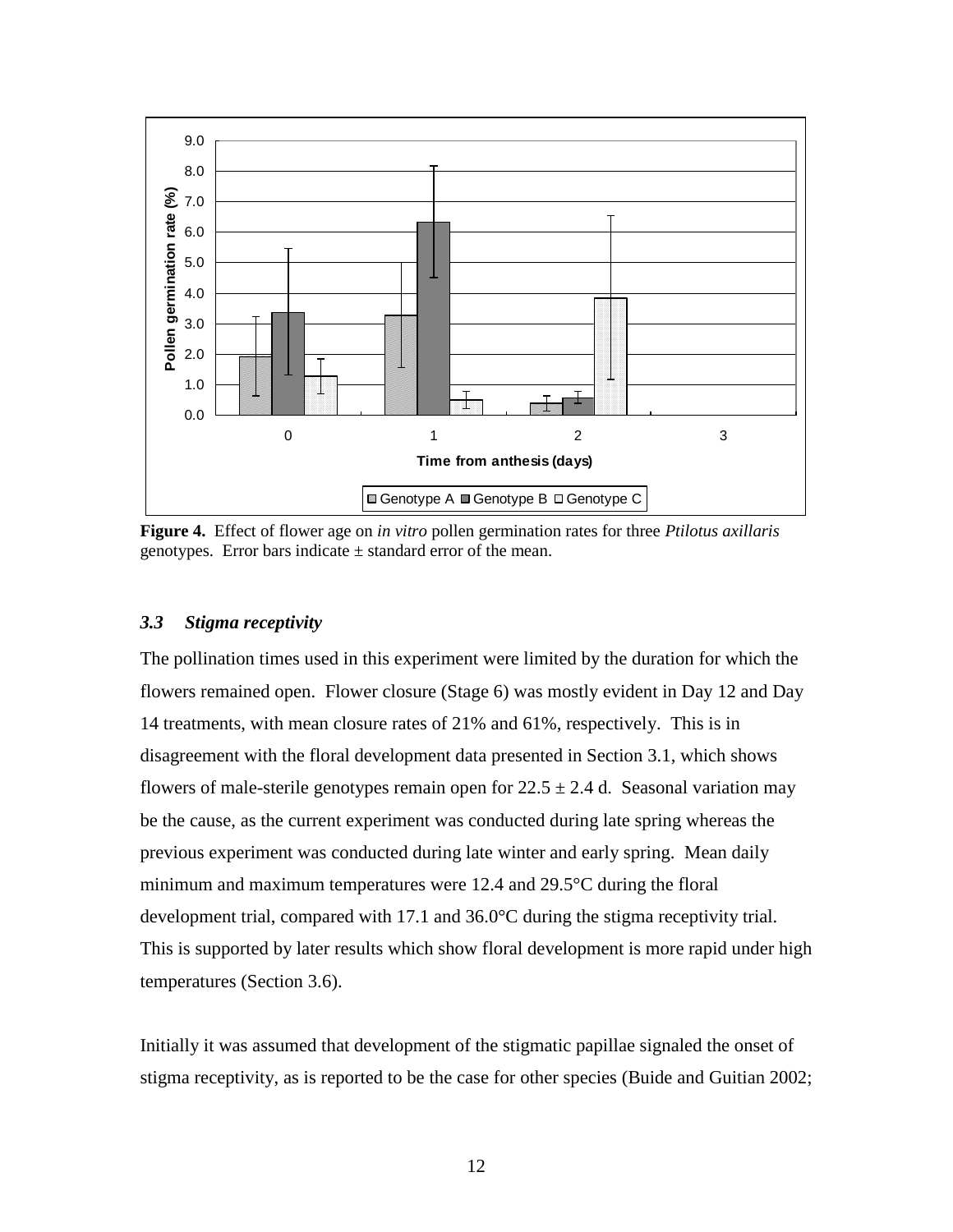Kalinganire *et al.* 2000; Masierowska and Stpiczynska 2005; Yi *et al.* 2006). However, this study shows that the stigma is receptive from the time of anthesis (onset of Stage 4) through until the flower closes (Stage 6). No significant difference in seed set was observed for pollinations conducted at different times within this period, but a trend of decreasing mean seed set rate with increasing time from anthesis was observed.

These results indicate that *P. axillaris* is a homogamous species i.e. pollen availability and stigma receptivity occur simultaneously. During the stage at which this occurs (Stage 4), the stigma is closely surrounded by the anthers. With no temporal or spatial separation of the male and female functions, it is possible that a self-incompatibility mechanism may be responsible for the observed low rates of natural seed set. This was tested in the following experiment.

| Time of pollination   | Genotype of maternal parent |                |          | Mean $\pm$ SE |
|-----------------------|-----------------------------|----------------|----------|---------------|
| (days after anthesis) | D                           | Е              | F        |               |
| $\Omega$              | 75                          | 55             | 40       | $56 \pm 10$   |
| $\overline{2}$        | 71                          | 30             | 20       | $40 \pm 15$   |
| $\overline{4}$        | 75                          | $\overline{0}$ | 20       | $31 \pm 22$   |
| 6                     | 73                          | 11             | 25       | $36 \pm 19$   |
| 8                     | 57                          | 11             | 10       | $26 \pm 16$   |
| 10                    | 73                          | 25             | $\Omega$ | $32 \pm 21$   |
| 12                    | 33                          | 6              | 15       | $18 \pm 8$    |
| 14                    | 50                          | 20             | $\Omega$ | $23 \pm 15$   |

**Table 2.** Rate of seed set (%) in flowers pollinated at different times after anthesis.

#### *3.4 Self-incompatibility*

For all genotypes, cross-pollination resulted in higher seed set rates than self-pollination [\(Table 3\)](#page-13-0). In the case of two genotypes, self-pollination did not produce any seed at all. All self- and cross-pollinated flowers were observed to be closed on the day following pollination, indicating that the deposition of pollen on the stigma was successful. The unpollinated control flowers produced no seed, indicating that uncontrolled selfpollination or cross-pollination via other vectors (e.g. insects or wind) did not occur.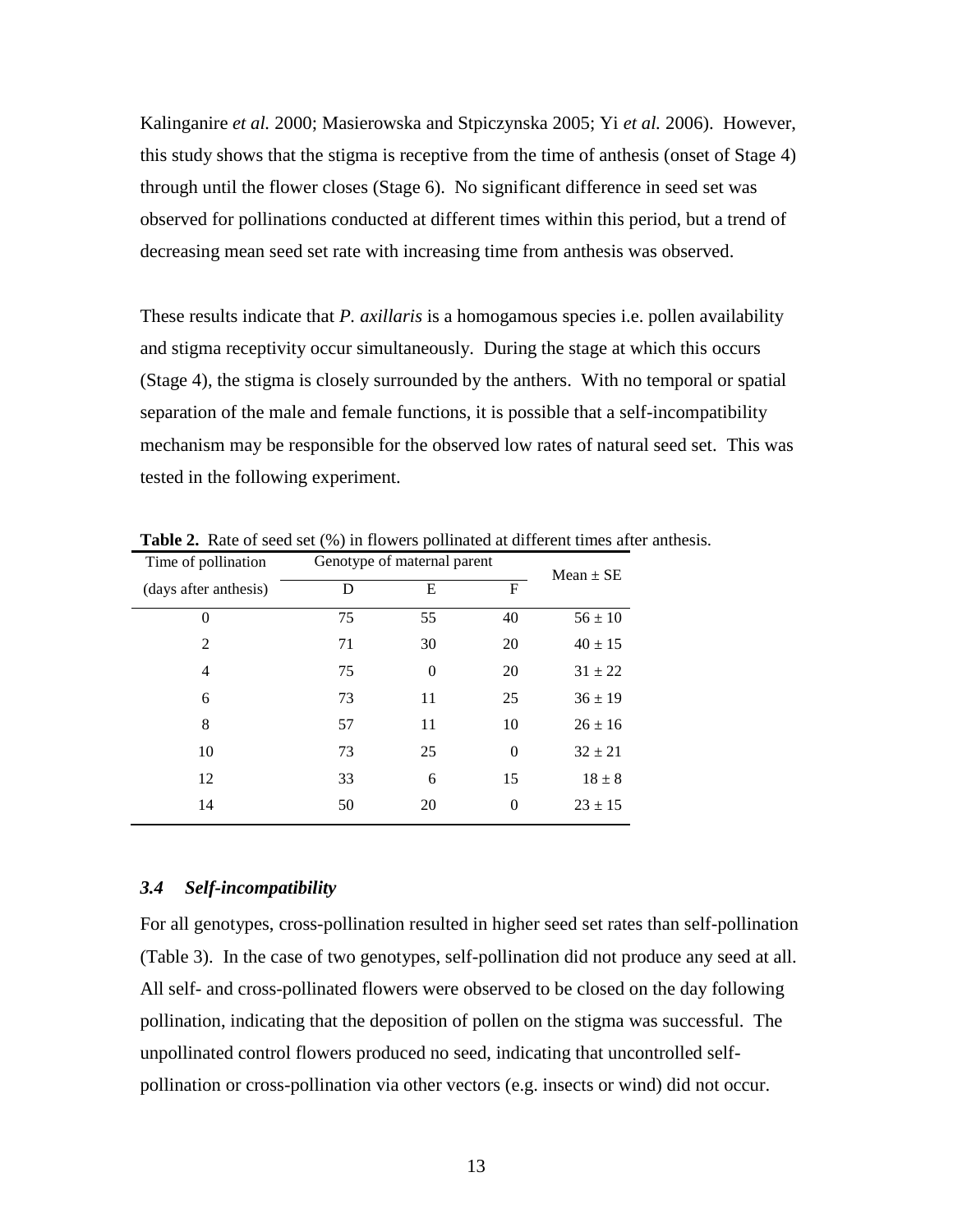This was to be expected, since seed set had not previously been observed in these plants under greenhouse conditions. However, it was important to confirm this observation for the trial, since the pollinated flowers were not emasculated to prevent self-pollination or bagged to prevent access by pollen vectors, and any uncontrolled pollination would have confounded the findings.

| Genotype      |               | <b>ISI</b>    |                |      |
|---------------|---------------|---------------|----------------|------|
|               | $Control*$    | Self          | Cross          |      |
| G             | 0.0           | 0.0           | 68.4           | 0.00 |
| H             | 0.0           | 12.5          | 52.4           | 0.24 |
|               | 0.0           | 15.0          | 55.0           | 0.27 |
| J             | 0.0           | 0.0           | 80.0           | 0.00 |
| $Mean \pm SE$ | $0.0 \pm 0.0$ | $6.9 \pm 4.0$ | $64.0 \pm 6.4$ | 0.13 |

<span id="page-13-0"></span>**Table 3.** Percentage seed set and index of self-incompatibility (ISI) resulting from the controlled pollination of flowers from four *P. axillaris* genotypes.

*\*not pollinated*

The low ISI values indicate partial to complete SI within this species (Zapata and Arroyo 1978). SI is a major disadvantage for flower breeders when development of inbred lines for hybrid production is a breeding objective (Anderson 2005). For *P. axillaris*, the occurrence of individuals expressing partial SI means that hybrid production may be possible, provided the fertility of the inbred progeny can be maintained to avoid inbreeding depression (Anderson 2005).

### *3.5 Environmental effects on flowering of cutting propagated plants*

At the commencement of the trial there were no differences between plants for initial height, width or number of branches. A small number of visible buds were obvious after 7 d and the number of visible buds increased over time. After 28 d, the increase in visible bud number was exponential. There were no inflorescences at anthesis until 42 d after potting [\(Table 4\)](#page-14-0).

High temperatures  $35/20^{\circ}$ C significantly reduced the number of visible buds under both long and short days (2.6 and 2.3 fold, respectively) but increased the number of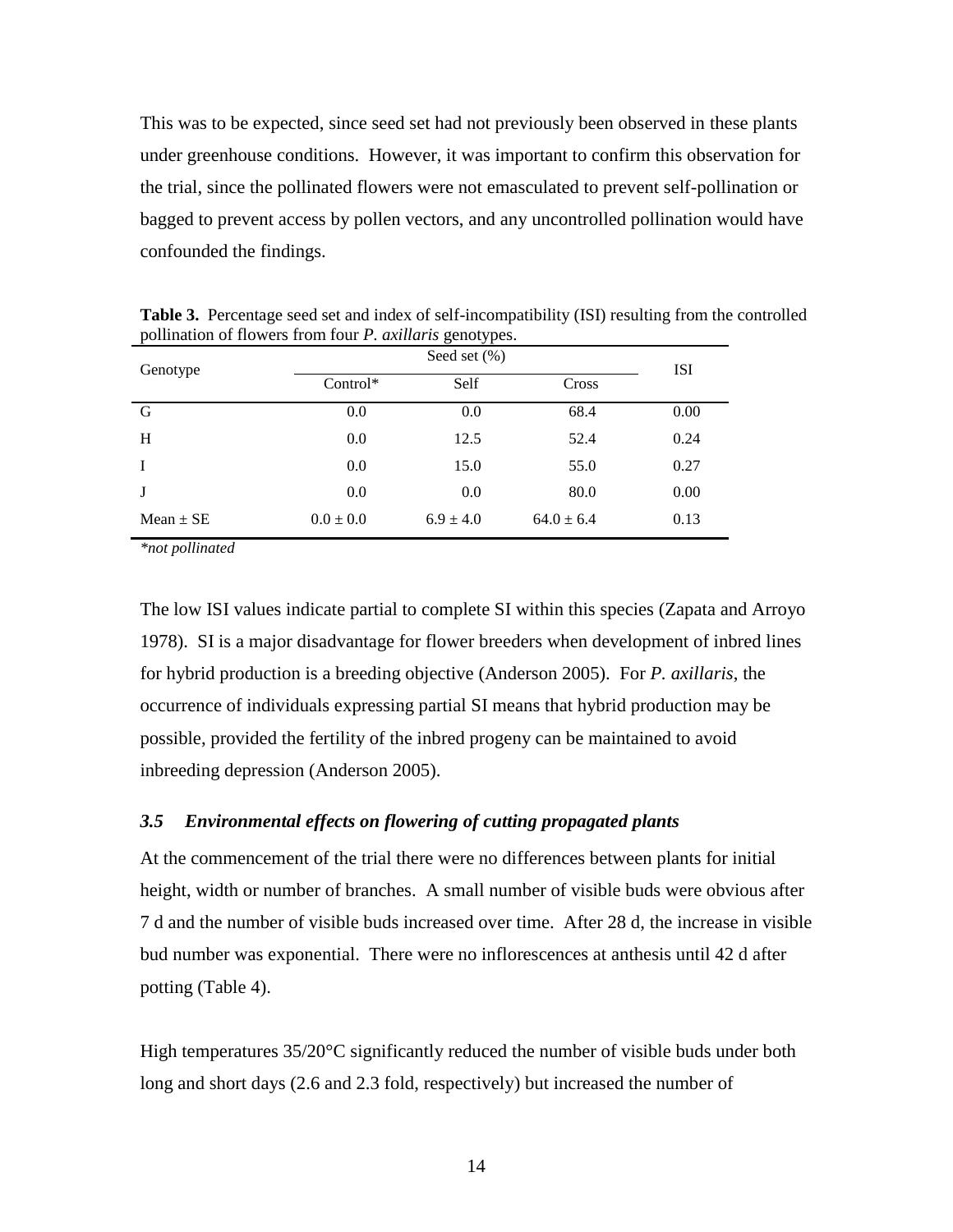inflorescences at anthesis, suggesting that high temperatures increased the rate of floral development (Table 5). Similarly after pruning, high temperatures reduced the number of visible buds (2.5 fold) and increased the number of inflorescences at anthesis, especially for plants held under high temperatures and 16 h daylength [\(Table 5\)](#page-15-1).

The results suggest that high temperatures 35/20°C suppress the development of new buds but increase the rate of development of initiated buds. Long daylengths (16 h) did not increase the number of visible buds but may together with 35/20 °C promote the rate of floral development. A second more comprehensive experiment was completed in 2008.

| averaged over greenhouse environments.<br>Time $(d)$<br>Mean number of visible<br>Mean number of inflorescences |                   |                   |  |  |  |
|-----------------------------------------------------------------------------------------------------------------|-------------------|-------------------|--|--|--|
|                                                                                                                 |                   |                   |  |  |  |
|                                                                                                                 | buds*             | at anthesis*      |  |  |  |
| Days after potting                                                                                              |                   |                   |  |  |  |
| $\tau$                                                                                                          | 1.9a              | 0.0a              |  |  |  |
| 21                                                                                                              | 15.8 ab           | 0.0a              |  |  |  |
| 28                                                                                                              | 22.7 <sub>b</sub> | 0.0a              |  |  |  |
| 42                                                                                                              | 43.5c             | 5.5 <sub>b</sub>  |  |  |  |
| 56                                                                                                              | 76.4 d            | 18.4 c            |  |  |  |
| Days after pruning                                                                                              |                   |                   |  |  |  |
| 14                                                                                                              | 2.8a              | 0.0a              |  |  |  |
| 28                                                                                                              | 29.3 <sub>b</sub> | 0.1a              |  |  |  |
| 42                                                                                                              | 70.8 c            | 4.6 a             |  |  |  |
| 56                                                                                                              | 90.5c             | 16.8 <sub>b</sub> |  |  |  |
| 70                                                                                                              | 75.5 c            | 44.5 c            |  |  |  |
|                                                                                                                 |                   |                   |  |  |  |

<span id="page-14-0"></span>**Table 4.** Mean number of visible buds and inflorescences at anthesis for *Ptilotus axillaris* averaged over greenhouse environments.

\*Different letters indicate significant differences at p=0.05 within a column.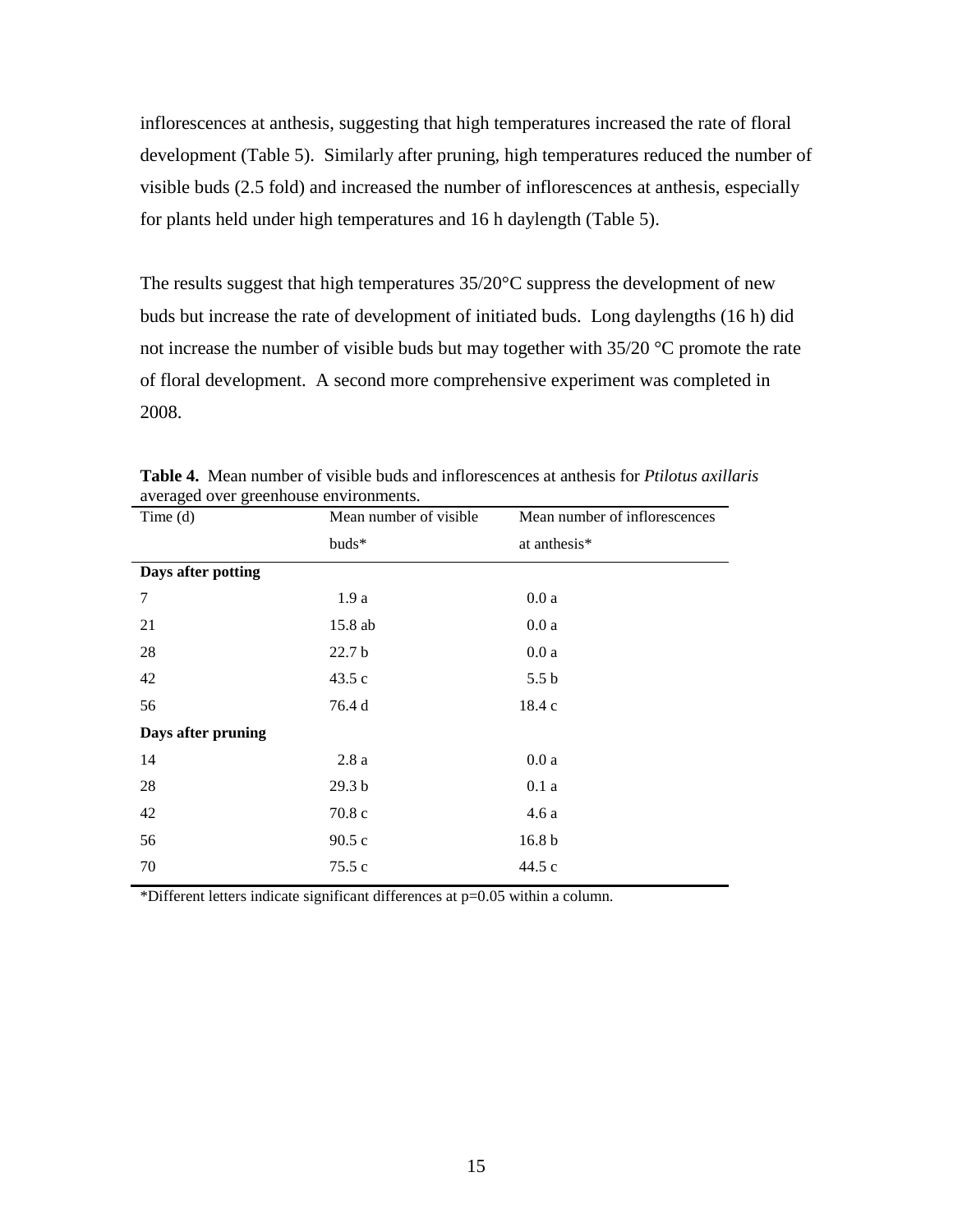| Environment             | Mean number of visible | Mean number of inflorescences |
|-------------------------|------------------------|-------------------------------|
| (temperature/daylength) | $buds*$                | at anthesis <sup>*</sup>      |
| Days after potting      |                        |                               |
| $25/10$ °C: 11 h        | 47.5 b                 | 0.6a                          |
| $35/20$ °C: 11 h        | 18.0 a                 | 7.2 <sub>b</sub>              |
| $25/10$ °C: 16 h        | 45.8 <sub>b</sub>      | 1.1a                          |
| $35/20$ °C: 16 h        | 20.4a                  | 9.2 <sub>b</sub>              |
| Days after pruning      |                        |                               |
| $25/10$ °C: 11 h        | 76.5 b                 | 5.2a                          |
| $35/20$ °C: 11 h        | 29.7a                  | 14.2 ab                       |
| $25/10$ °C: 16 h        | 83.1 b                 | 9.2a                          |
| $35/20$ °C: 16 h        | 32.4a                  | 24.2 <sub>b</sub>             |

<span id="page-15-1"></span>**Table 5.** Mean number of visible buds and inflorescences at anthesis for *Ptilotus axillaris* averaged over days after potting and pruning.

\*Different letters indicate significant differences at p=0.05 within a column.

# <span id="page-15-0"></span>*3.6 Environmental effects on flowering of seed propagated plants*

All plants reached the visible bud stage during the 12 week experiment duration. High temperatures 35/20°C significantly delayed the appearance of the first visible bud and anthesis and increased leaf number at first visible bud not significantly at anthesis ([Table](#page-15-2)  [6](#page-15-2)). Long days (16 h) reduced but not significantly time to anthesis by 6 d and significantly reduced leaf number at anthesis suggesting that *P. axillaris* is a facultative long day plant. Plants held under long days (16 h) for 8 weeks had 149 leaves while those under short days had 185 leaves (data not shown).

| leaf number at these stages. |                     |                             |                       |                       |  |
|------------------------------|---------------------|-----------------------------|-----------------------|-----------------------|--|
| Day/night                    | Time to first       | Time to                     | Leaf number at        | Leaf number at        |  |
| temperature $(^{\circ}C)$    | visible bud $(d)^*$ | anthesis $(d)$ <sup>*</sup> | first visible bud $*$ | anthesis <sup>*</sup> |  |
| 25/10                        | 23.3a               | 71.1 a                      | 10.6a                 | 157.2 a               |  |
| 35/20                        | 28.8 b              | 77.6 b                      | 16.8 <sub>b</sub>     | 177.7 a               |  |

<span id="page-15-2"></span>**Table 6.** Effect of temperature on mean time to first visible inflorescence bud and anthesis and leaf number at these stages.

Different letters indicate significant differences at p=0.05 within a column.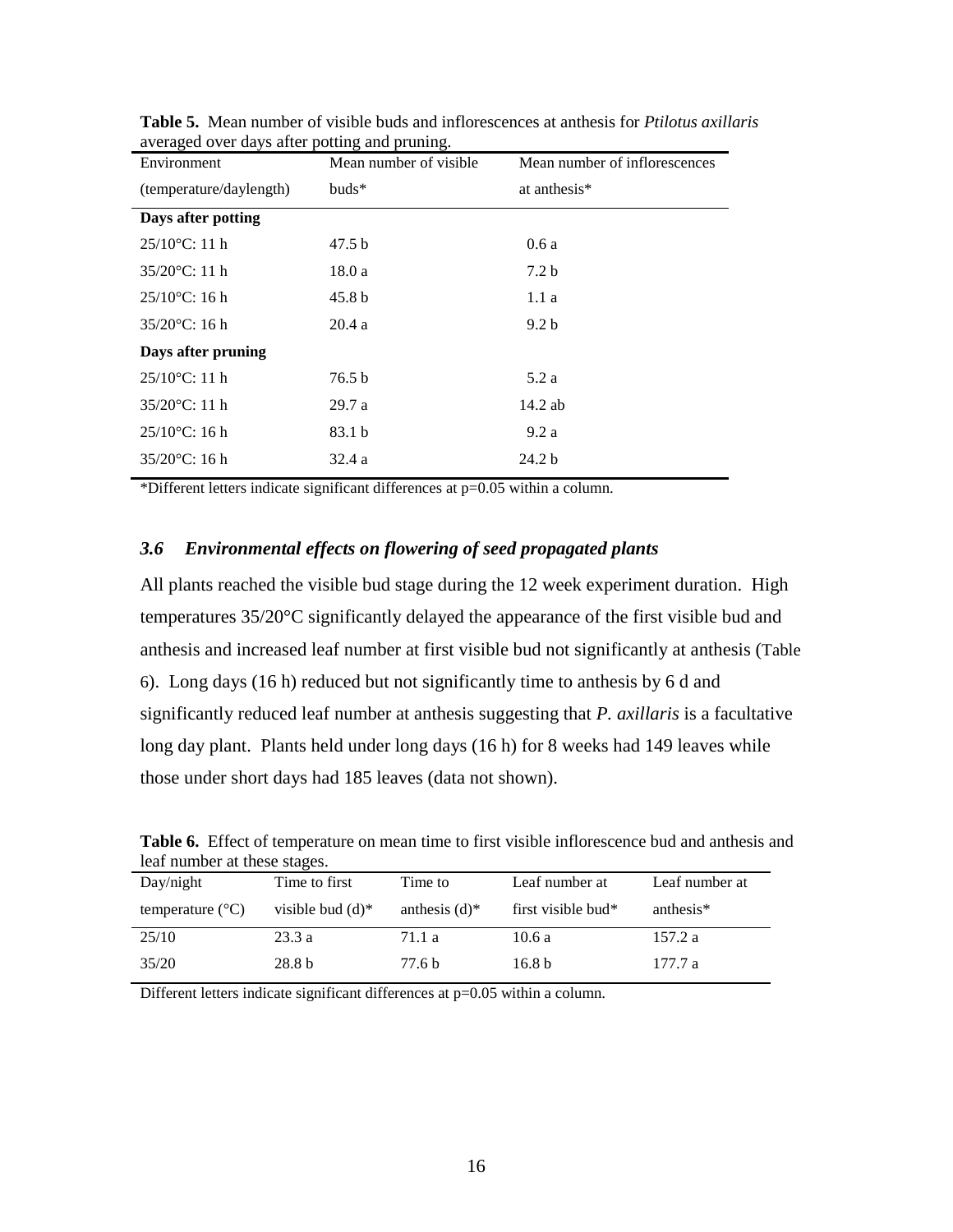Daylength did not influence the number of visible buds, inflorescences at anthesis or total number of inflorescences. Plants held under  $25/10^{\circ}$ C for 8 weeks had significantly more visible buds, inflorescences at anthesis and total numbers of inflorescences ([Table 7](#page-16-0)). However, when plants held at 25/10°C with visible buds were transferred to 35/20°C buds developed rapidly giving significantly more inflorescences at anthesis. Initial temperature had a greater influence on flowering than the transfer temperature ([Table 7](#page-16-0)).

<span id="page-16-0"></span>**Table 7.** Mean number of visible buds and inflorescences at anthesis for *Ptilotus axillaris* after the initial 8 week temperature treatment and 4 weeks after transfer to different temperature treatment.

| Day/night temperature $({}^{\circ}C)$              | Mean number of | Mean number of              | Total number      |
|----------------------------------------------------|----------------|-----------------------------|-------------------|
|                                                    | visible buds*  | inflorescences at anthesis* | inflorescences*   |
| 8 weeks                                            |                |                             |                   |
| $25/10$ <sup>o</sup> C                             | 79.1 a         | 26.5a                       | 105.5a            |
| $35/20$ °C                                         | 53.9 b         | 6.4 <sub>b</sub>            | 60.4 <sub>b</sub> |
| 4 weeks after transfer                             |                |                             |                   |
| $35/20$ °C $\rightarrow$ 25/10°C                   | 81.9 a         | 5.8 a                       | 87.7 a            |
| $25/10^{\circ}$ C $\rightarrow$ 35/20 $^{\circ}$ C | 51.1 h         | 27.1 <sub>b</sub>           | 78.3 a            |

\*Different letters indicate significant differences at p=0.05 within a temperature regime for 8 and 4 weeks.

The number of inflorescences was significantly lower under  $35/20^{\circ}$ C than  $25/10^{\circ}$ C but transfer from 35/20°C after 8 weeks to 25/10°C greatly increased number of visible buds ([Table 7](#page-16-0)). In contrast, plants grown at  $25/10^{\circ}$ C for 8 weeks then transferred to  $35/20^{\circ}$ C for 4 weeks had a similar number of inflorescences but significantly more inflorescences at anthesis. However it is likely that had the experiment been continued and the plants maintained at 35/20°C for longer than 4 weeks, flowering would be suppressed by these high temperatures (Figures 5  $\&$  6). This suppression of floral growth at high temperatures is evident in Figure 6, where the apical shoot growth is appears quite vegetative. Plant quality in terms of compactness was improved at 25/10°C.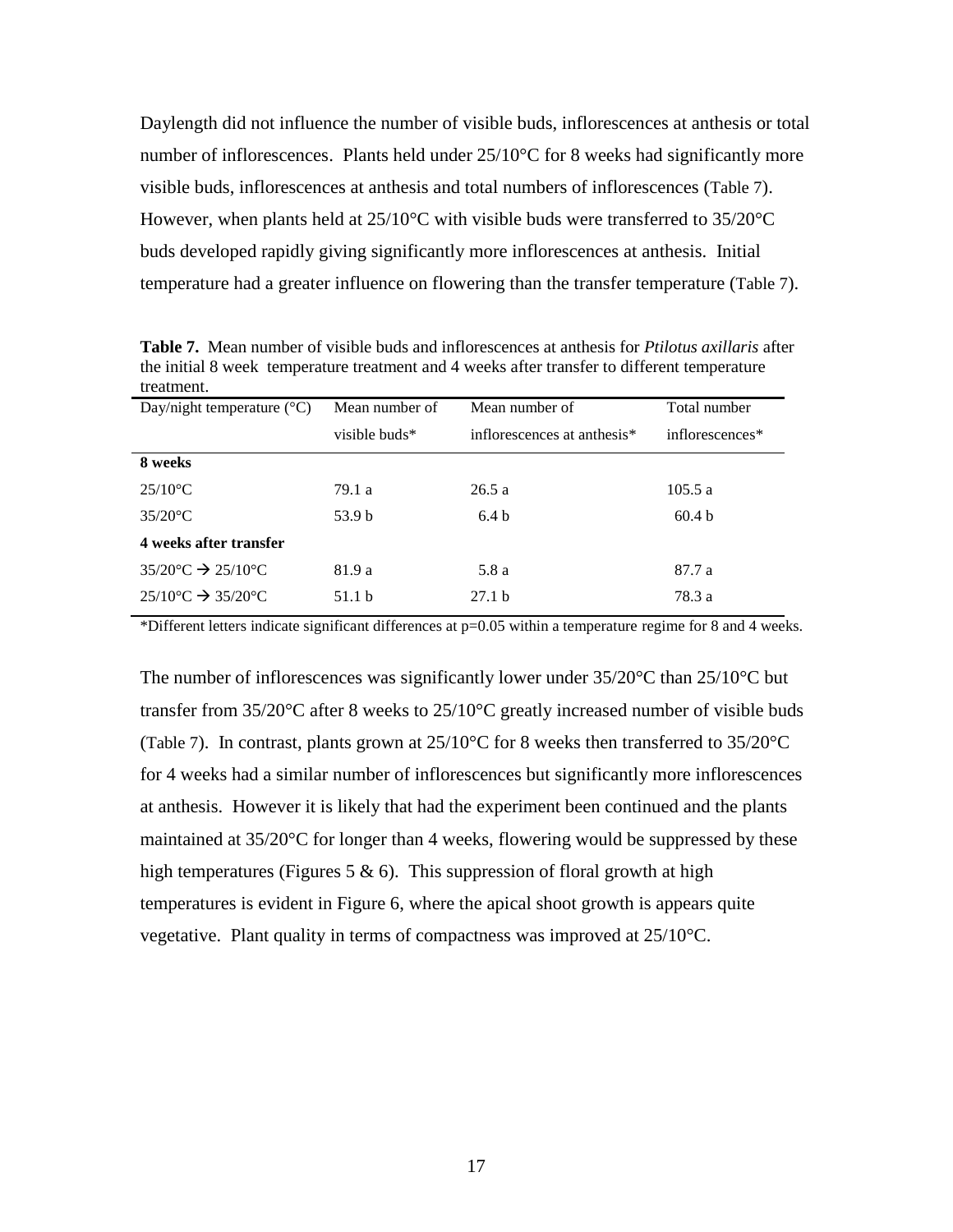

**Figure 5.** *Ptilotus axillaris* under high temperature (35/20 ºC).



SDLD

LDSD

SD

LD



**Figure 6.** *Ptilotus axillaris* under low temperature (25/10ºC).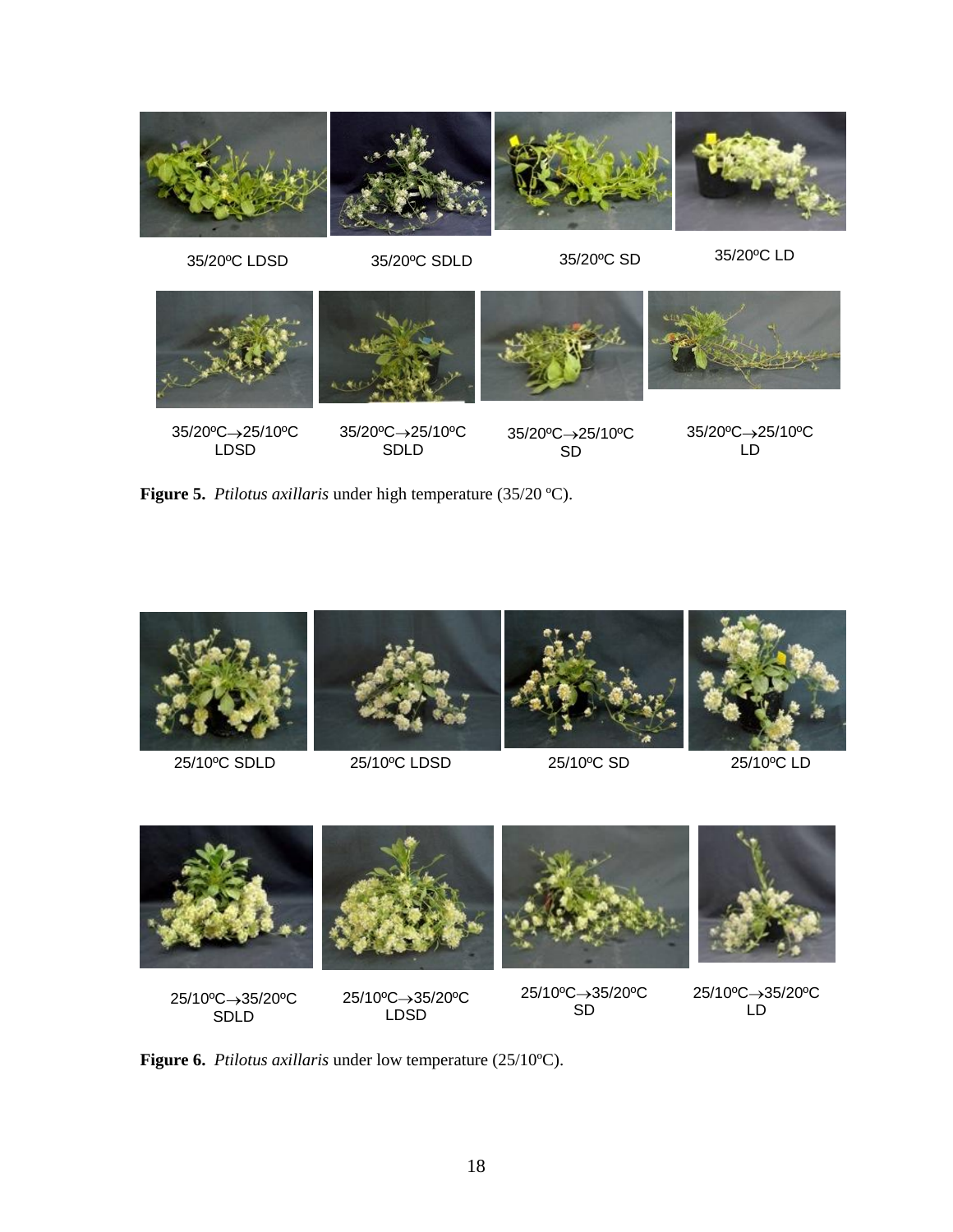These results would suggest that *P. axillaris* is similar to *P. nobilis* which also initiates flowers early (Orzek *et al.* 2009) suggesting that sucrose or other carbohydrates are likely to be the flowering signal. This will inhibit efficient vegetative propagation.

# **4 Conclusions**

*P. axillaris* is an out-crossing species, given that it exhibits gynomonecism and partial to complete self-incompatibility. Development of inbred lines for hybrid development may be possible, provided parents are carefully selected on the basis of self-compatibility and high fertility. Controlled pollinations may be conducted on stigmas at any time between anthesis and flower closure, using pollen harvested from flowers within 2 d of anthesis. Seed set rates of up to 75% were possible when stigmas were pollinated on the day of anthesis, with stigma receptivity appearing to decline after this time. However this was not statistically significant. Temperature can be used to manipulate flowering in *P. axillaris*. Cultivation of plants under low temperatures may provide year-round flowering and hence improve the efficiency of future breeding programs. It is also proposed that *P. axillaris* is a facultative long day plant.

# **5 References**

Anderson NO (2005) Breeding flower seed crops. In 'Flower Seeds: Biology and Technology'. (Eds MB McDonald, FY Kwong) pp. 53-86. (CABI Publishing: Wallingford, Oxfordshire, UK).

Buide ML, Guitian J (2002) Breeding system in the dichogamous hermaphrodite Silene acutifolia (Caryophyllaceae). *Annals of Botany* **90**, 691-699.

Dafni A (1992) 'Pollination ecology : a practical approach.' (IRL Press at Oxford University Press: Oxford [England] ; New York).

Horsley TN, Johnson SD, Stanger TK (2007) Optimising storage and in vitro germination of Eucalyptus pollen. *Australian Journal of Botany* **55**, 83-89.

Kalinganire A, Harwood CE, Slee MU, Simons AJ (2000) Floral structure, stigma receptivity and pollen viability in relation to protandry and self-incompatibility in silky oak (Grevillea robusta A. Cunn.). *Annals of Botany* **86**, 133-148.